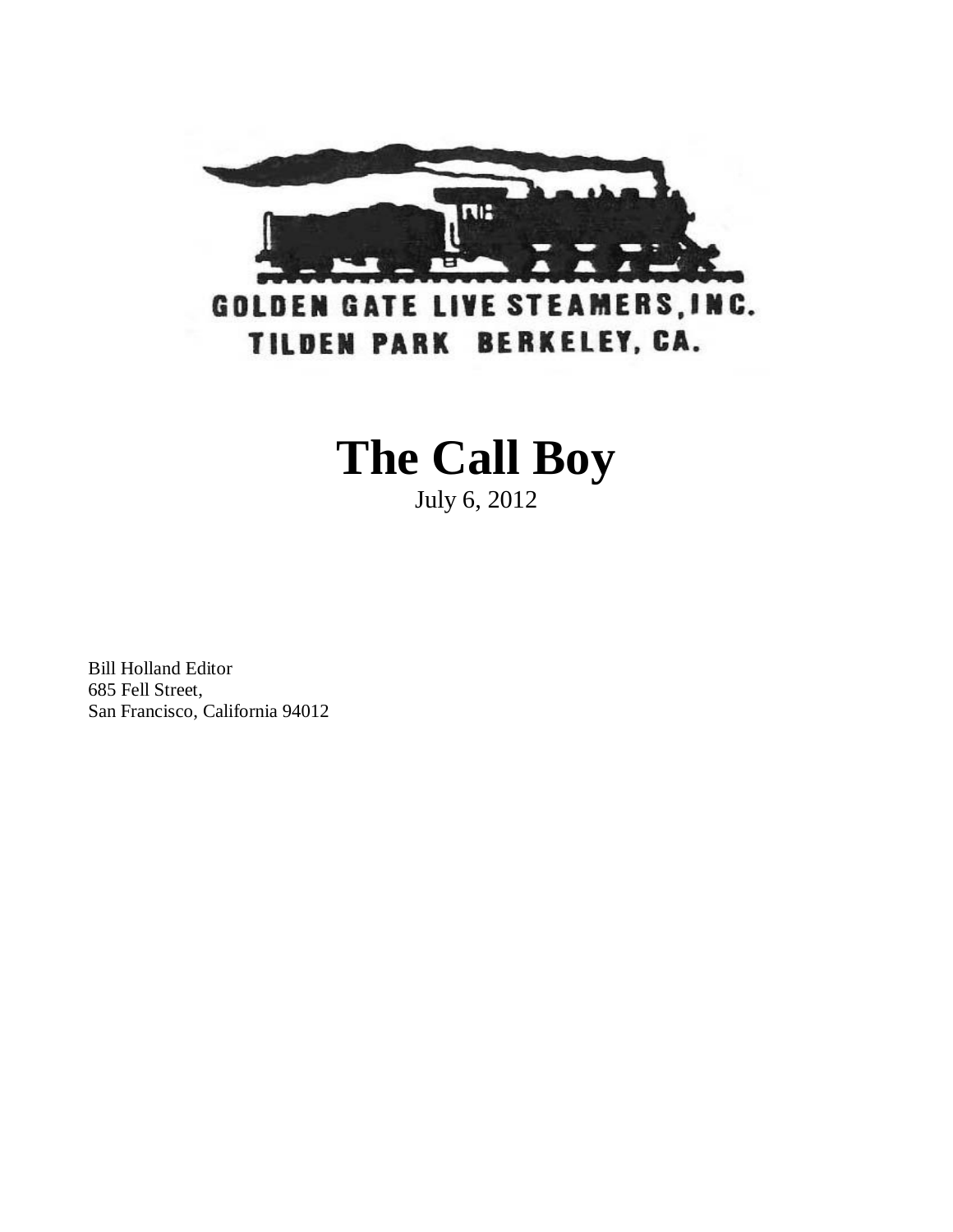# **The Call Boy Newsletter**

**Official Publication of the Golden Gate Live Steamers, Inc.**

| Tilden Park                      | Bill Holland, Editor     | $A\,501(c)(3)$ Non-Profit Museum |
|----------------------------------|--------------------------|----------------------------------|
| 2501 Grizzly Peak Blvd,          | $w$ jh $@$ wjholland.com | www.ggls.org or                  |
| Berkeley, California, 94708-2226 |                          | www.goldengatelivesteamers.org   |
| $ 510-486-0623 $                 | Friday, July 6, $2012$   |                                  |

# **Officers**

| President:      | Mark West            | 925-370-0317 |
|-----------------|----------------------|--------------|
| Vice President: | <b>Rich Lundberg</b> | 415-924-2167 |
| Secretary:      | Pat Young            | 408-253-1206 |
| Treasurer:      | John Lisherness      | 510-528-3013 |
| Safety:         | Sheldon Yee          | 650-738-5673 |
| Ombudsman:      | Ken Blonski          | 510-260-0309 |

# **GGLS Committee Chairmen**

| Track:                            | Jim Dameron & Bill Smith      |
|-----------------------------------|-------------------------------|
| <b>Rolling Stock:</b>             | Richard Croll                 |
| Engine:                           | M. Johnson & M. Gershowitz    |
| Bits & Pieces:                    | Stan James                    |
| Building & Grounds: Rich Lundberg |                               |
| <b>Boiler Testing:</b>            | Jerry Kimberlin               |
| High Track:                       | Rob Morris                    |
| Refreshments:                     | Les Cuff & Jim Dameron        |
| Technical:                        | Ken Brunskill                 |
| Round House:                      | Michael Smith                 |
| Web Page:                         | Rick Zobelein, Bill Holland & |
|                                   | Pat Young                     |
| Librarian:                        | Pat Young                     |

# **Membership**

Applications for membership to GGLS should be directed to Rick Zobelein, 1104 Vailwood Way, San Mateo, California 94403 or at [rgz48@yahoo.com.](mailto:rgz48@yahoo.com)

### **Correspondence**

All correspondence to the Golden Gate Live Steamers should be sent to the secretary, Pat Young, 10349 Glencoe Drive, Cupertino, California, 95014 or at phty95014@yahoo.com.

### **Call Boy**

Articles, pictures, photographs, items for sale or any other information for CALLBOY that would be of interest to the club should be sent to Bill Holland, via e-mail, in person, or by snail mail to 685 Fell Street, San Francisco, CA. 94102.

*Deadline for submittal to following month's issue is the 19th!*

# **Calendar of Events**

07/08/12 GGLS Member Meeting Tilden 10:00 AM 07/08/12 GGLS Board Meeting Tilden 11:30 AM 07/14/12 Work Day Tilden 9:00 AM

08/11/12 Small Scale Meet Tilden 08/12/12 Small Scale Meet Tilden 08/12/12 GGLS Member Meeting Tilden 10:00 AM 08/12/12 GGLS Board Meeting Tilden 11:30 AM 08/18/12 Work Day Tilden 9:00 AM

09/09/12 GGLS Member Meeting Tilden 10:00 AM 09/09/12 GGLS Board Meeting Tilden 11:30 AM 09/15/12 Work Day Tilden 9:00 AM 09/22/12 Sacramento Live Steamers Fall Meet 09/23/12 Sacramento Live Steamers Fall Meet

10/06/12 GGLS Fall Meet 10/07/12 GGLS Fall Meet 10/14/12 GGLS Member Meeting Tilden 10:00 AM 10/14/12 GGLS Board Meeting Tilden 11:30 AM 10/20/12 Work Day Tilden 9:00 AM

11/11/12 GGLS Member Meeting Tilden 10:00 AM 11/11/12 GGLS Board Meeting Tilden 11:30 AM 11/17/12 Work Day Tilden 9:00 AM

12/09/12 GGLS Member Meeting Tilden 10:00 AM 12/09/12 GGLS Board Meeting Tilden 11:30 AM 12/15/12 Work Day Tilden 9:00 AM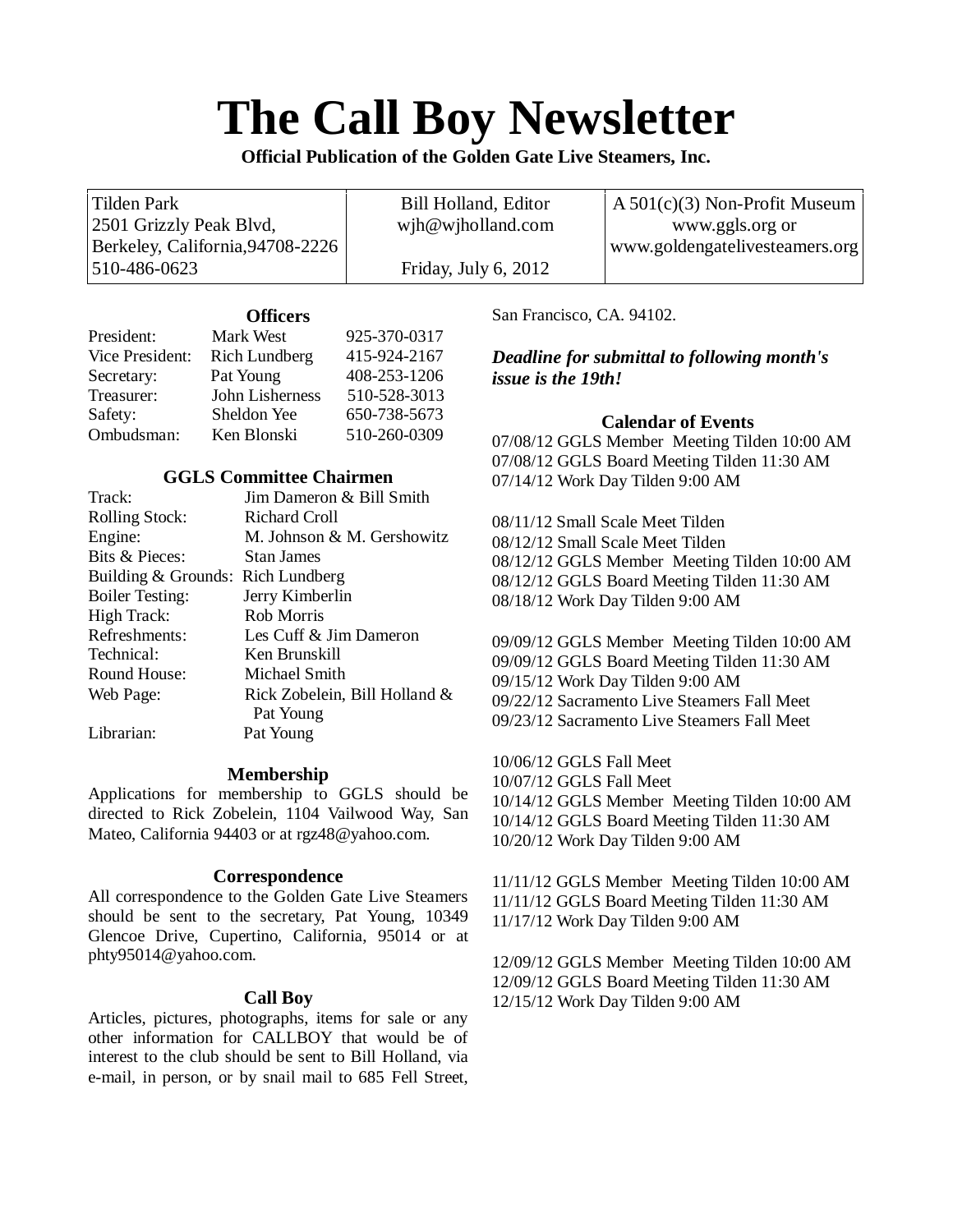# **Club Meeting Minutes**

Club meeting called to order on June 17, 2012 at 10:056 AM by Vice President Rich Lundberg standing in for Mark West. Attending were 25+ members outside on a hot, sunny Father's Day Sunday.

## **Announcements:**

Secretary Pat Young announced that the Call Boy Committee has implemented the suggestion that printed copies of the electronic Call Boy be placed in the club house for the members who would like to have one.

The vote by the membership for the motion "Should members be allowed to have the option to request that they receive the abbreviated, printed copy of the Call Boy Regardless whether they have an email address or not?" was passed 18 'yes' to 5 'no'. The secretary will shortly query only the members with email addresses and ask them to reply back if they would like be added to the list to receive the abbreviated, printed copy of the Call Boy .

Dan Swanson created some signs that reminded the people riding on the public train not to stick out their hands to touch track side objects which could and did cause derailments. They are installed near the mouth of the tunnel and Dan is interested on how well they work in educating the riders to not touch.

Rich Lundberg is looking for a photographer to continue the work of Jim Mason to take pictures of engines in the club and place them in the club binder. Rich is also looking for someone with steady hands to help paint the club house window sash inside and out before the bad weather comes. If you are interested or available for either assignments, so please contact Rich Lundberg for further information.

It is a chronic problem, but with several key members absent, volunteers are really, desperately needed to man the public train on Sundays. If you can spare any time, please come up on Sundays starting about 10:30 with train preparation. The public train runs from 12 Noon to 3 PM weather permitting.

The recent medical emergency at the club is a reminder to use the **CLUB** phone (club house or tool shed) to call 911 to get the fastest response unit from the compound next to the club site. Using your cell phone to call 911 will result in a delay.

# **Guests and New Members:**

No guests or new members were present.

# **Steam-related Activities:**

None were reported.

# **Officer's Report:**

The Treasurer's report was given by John Lisherness and he noticed that in comparing this year to last year, the dues from members were down but contributions from the public were up. He stressed that the public train is the club's main source of revenue and needs to be run as much as possible, along with our legal responsibility to the East Bay Regional Park District to operate the public train as part of our lease agreement. It was also mentioned that expenses incurred by the club that include signal system components, the yearly insurance premium and the Park's lease fee are due shortly and will reduce the club's finances substantially. Specific financial details can be obtained from him (lisherness.john@gmail.com) if interested.

# **Committee Reports:**

The signals committee chairman Rich Lundberg reported that Steve Vitkovits has circuit boards ready for installation and signaling wires are being pulled along the track. It was also reported that there was some vandalism when track by the tunnel was purposely greased.

Locomotive Committee chairman Mark Johnson reported that both club Atlantics are now working, cleaned up and painted by the efforts of Bill, Bob, Chris, David and Jerry. A new horn has been installed and Dan Swanson is looking into putting in a cut off switch in the diesel to prevent the battery from dying. Michael Smith is looking at a replacement burner for one of the Atlantics and the Pacific is now under the tender care of John Lisherness. He has the boiler separated from the chassis to examine the boiler leak more closely and talked in detail about alternatives and possibilities.

# **Old Business:**

Rich Lundberg commented that the Spring Meet and Open House on June 9-10th was very successful. There were quite a few locomotives on the track both days and food including a marvelous 'salmon burger' was available by Jeff's Pit Stop. The new Open House traffic flow layout for the public was successful except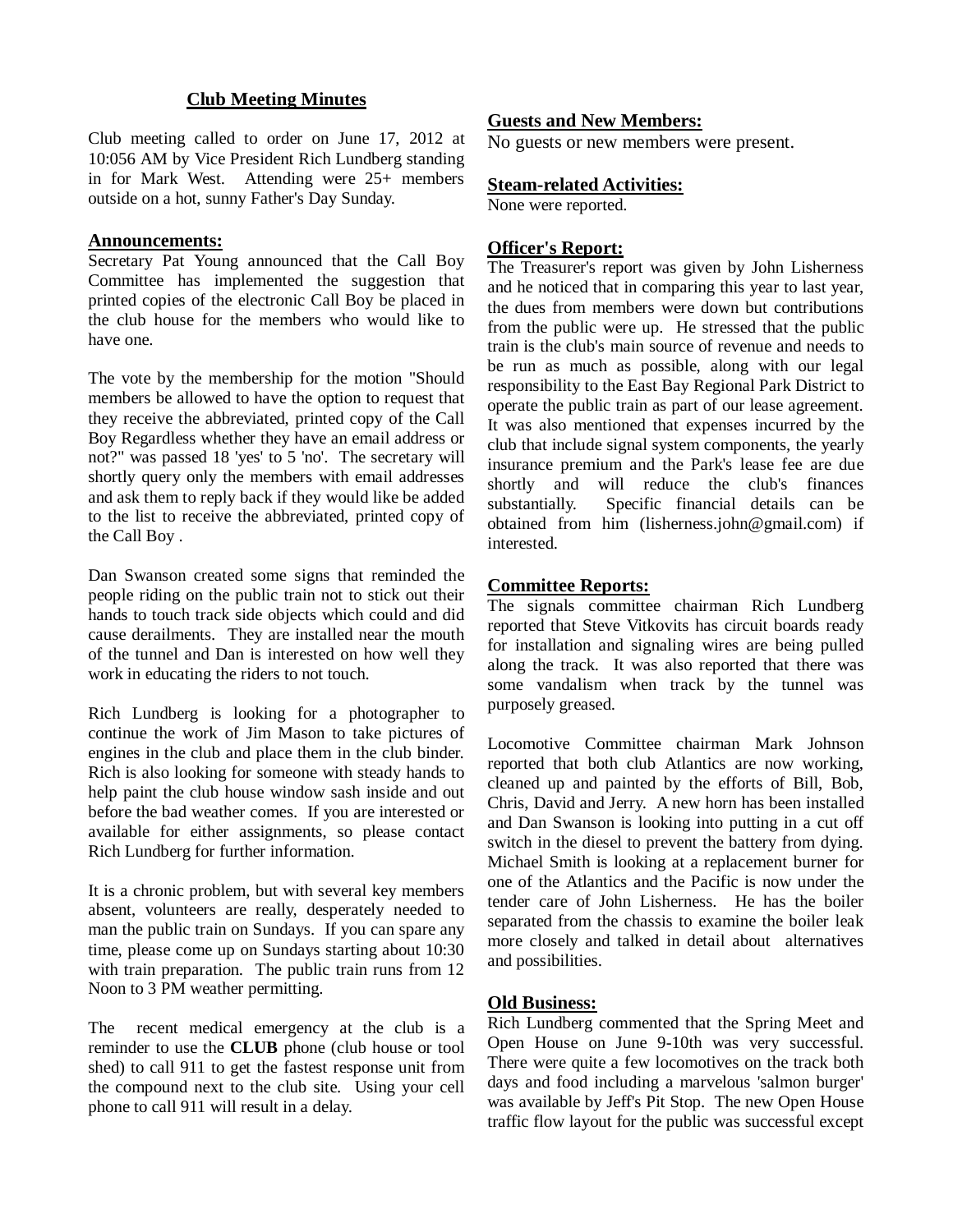for the steaming bay fencing barrier. Kudos and many thanks to the members and individuals that helped out to make it such a success. The lessons learned are being put in a written outline for anyone interested in hosting the Fall Meet, so if you have any ideas to make it unique or extraordinary, please contact the Board.

The club web site has made some very good progress in addressing the problems and issues discussed last month. The current membership roster is on the club web site and is default password protected to limit access. Pat Young is now working more closely with Bill Holland with the maintaining the club web site and has several features which will be added in the near future. He is now also handling the email broadcasting the news of the club using the email's Blind Carbon Copy (BCC) feature to limit e-address exposure as suggested by Anthony Rhodes. If there are any comments concerning the web site, please contact either Bill Holland Pat Young or Rick Zobelein.

With regards to the Call Boy newsletter, it will still be published on a monthly basis (except for last month's May/June issue). The submittal date for material for the next Call Boy is a week after the club meeting or the 19th of the month, which ever is later. Whenever possible, the printed copy will be mailed no later than one week before the next club meeting and that the electronic version be available at the same time (or earlier) as an email attachment

# **New Business:**

Most if not all members should have been contacted with regards about members filling out a survey form from Rich Lundberg. Please complete it and send it back to Rich Lundberg (luckylundy@sbcglobal.net) or Pat Young if you have not yet done so. Forms can be found in the club house, enclosed in a printed copy of the Call Boy, in the electronic version of the Call Boy and from secretary Pat Young.

A question was brought up about the rights of members to use club engine equipment and Rich Lundberg clarified the situation by stating that the policy adopted by the Board last year was that club locomotives (steam and diesel) can only be used by members when performing club related activities or duties like operating the public train/during the work day and not for joy riding around the club. The main reason for this policy is that there is a major wear & tear and maintenance issues relating to this. See the other article by Rich Lundberg in this issue that discusses this matter in more detail.

Except for the Signals project, new big projects and activities for the monthly work days are slowly winding down. It is foreseeable that in the near future the work days will be scheduled to just do normal club maintenance as needs arise.

Round house tenants have observed that engines and rolling stock stored within have been damaged, parts broken off and pieces missing. Some of them are very concerned about this situation, are looking at some major alternatives to try and address the situation and want to stress others to be conscious about strangers on club property, to be vigilant, to watch everyone else's equipment.

# **Board Meeting Minutes**

June 17, 2012 Board Meeting at 11:20 AM Father's Day Sunday in the club house

Board members attending were Rich Croll, John Lisherness, Rich Lundberg, Pat Young with Rick Zobelein, Michael Smith, Bob Cohen and Mark Johnson attending.

# **Old Business:**

An amended club lease was received from the East Bay Regional Park District's (EBRPD) with our proposed changes. The Board will formally review the changes next month and sign it off if there are no additional issues.

The club approved payments for the 2012-2013 club liability insurance and the blanket accident insurance policy for the public train volunteers. The Board of Directors insurance coverage is being postponed until next month's club meeting.

# **New Business:**

Michael Smith had three proposal and an issue to discuss with the Board. The first proposal was a familiar one where he wanted to know if the club would reimburse for the purchase of donuts during work days. His second proposal was to have the club pay for lunch to members who come on the monthly work day and put in at least 4 hours of work. The Board's feeling on both proposals was that club work days are another traditional way for members to pay back the club for the enjoyable use, member camaraderie and atmosphere of the facility and needed no additional incentive. The third proposal was to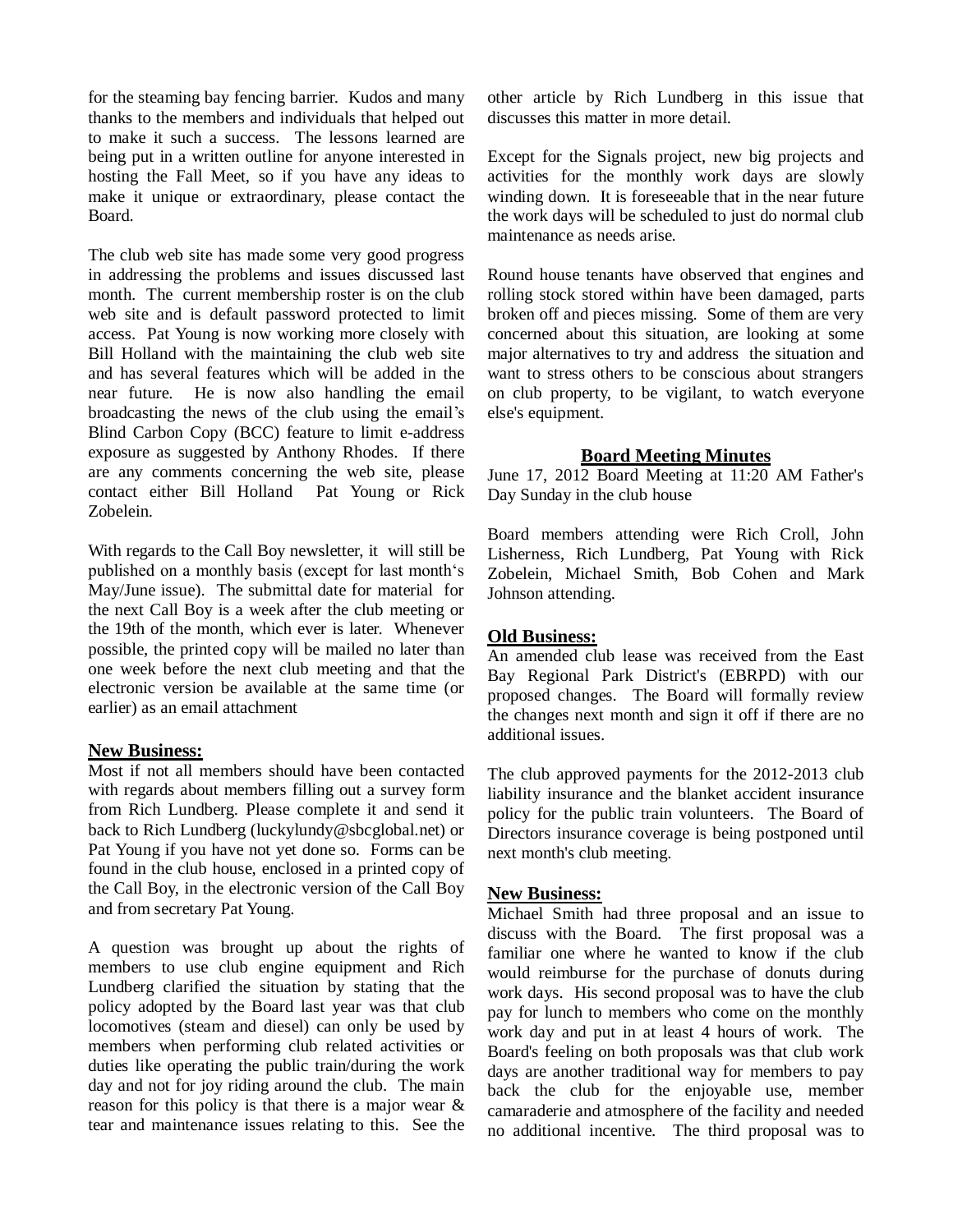provide lunch for the public train crew and the Board pointed out that this was already being done by John Smith where he provides lunch thru his sale of hamburgers and the Board feels that John is doing a tremendous job without the Board intervening.

His issue that he wanted brought up to the Board and put in the records was that someone put a dead rat in an un-natural, possibly provocative position on David Waterman's locomotive while it was locked up in the round house. The Board's recommendation is to record the incident and have the Round House Committee get together with its tenants and see if together they can brainstorm more on this and on the problem of apparent vandalism and theft in the roundhouse.

The running and operating of the public train needs serious attention and there are many questions about the unavailability of many key individuals. Rich Croll is looking further into the situation to see where we stand, with the possibility of the creation of a Public Train committee to delve into the issues.

The Board passed a motion to purchase a steel caboose to be utilize to hold a reserve air reservoir for the public train's braking system for \$1300.

# **Passing of a Member**

On a sad note, Ron Downer, long time GGLS member passed away on Friday June 23. Ron had be confined to a convalescent facility due to numerous medical issues.

Ron was a champion of stationary steam and had a large collection of steam equipment at his modest San Francisco home. Interested in most anything mechanical he also had assembled a very large pipe organ, housed in a separate building on the back of the lot. This he claimed he had built for his father, a well known organist but Ron was also an accomplished organist having been recorded and released on vinyl LP. It is sad to know we have lost another of our elder members and a link to our steam heritage. I will always remember the large, gruff spoken, cigar chewing man for his knowledge and generosity. One of the good guys, Ron is survived by his wife Alexis.

Charlie Reiter

# **Bits and Pieces Presented by Stanley James**

Jerry Kimberlin brought in 1 of the 2 chassis required for the Garrett locomotive that he is building and described how the frames were profiled using the water-jet cutting process. Over the last few months Jerry has brought several parts of his loco and when completed, it will be an impressive machine.

Charlie Reiter needed a 'Running Frame' which he could place a locomotive and run it in place using air. Given the number of engines that he is involved with, it was desirable that the frame be adjustable, so he built one! Using some extruded square aluminum sections that are 'T' grooved on all 4 sides (type 80-20), he linked a pair of them together with adjustable cross plates so that various track gauges can be accommodate. On each of the square sections he fastened twin ball race brackets that can be fixed in place in any position to support the locomotive wheels. An ingenious solution!

Bob Cohen intrigued us with a mystery description of "Something else"! It was solved when he opened a large box which contained a real 'Emmy' statue! Awarded to Bob for his invention (many years ago) of a device that stabilized motion picture cameras when used in filming. Needless to say this is something for which Bob is very proud of, as he should be!

Bill Holland showed some items produced with the use of a 'Solid Printer' using a process where the product is built up layer-by-layer, each one of which is quite thin, so that the final object has a relatively smooth 3D surface. These machines are primarily used in the prototyping of items intended for mass production by other methods and materials. Among the several drawbacks of them is the high cost of the materials and the lack of structural strength in the product, making them of little use to the model maker.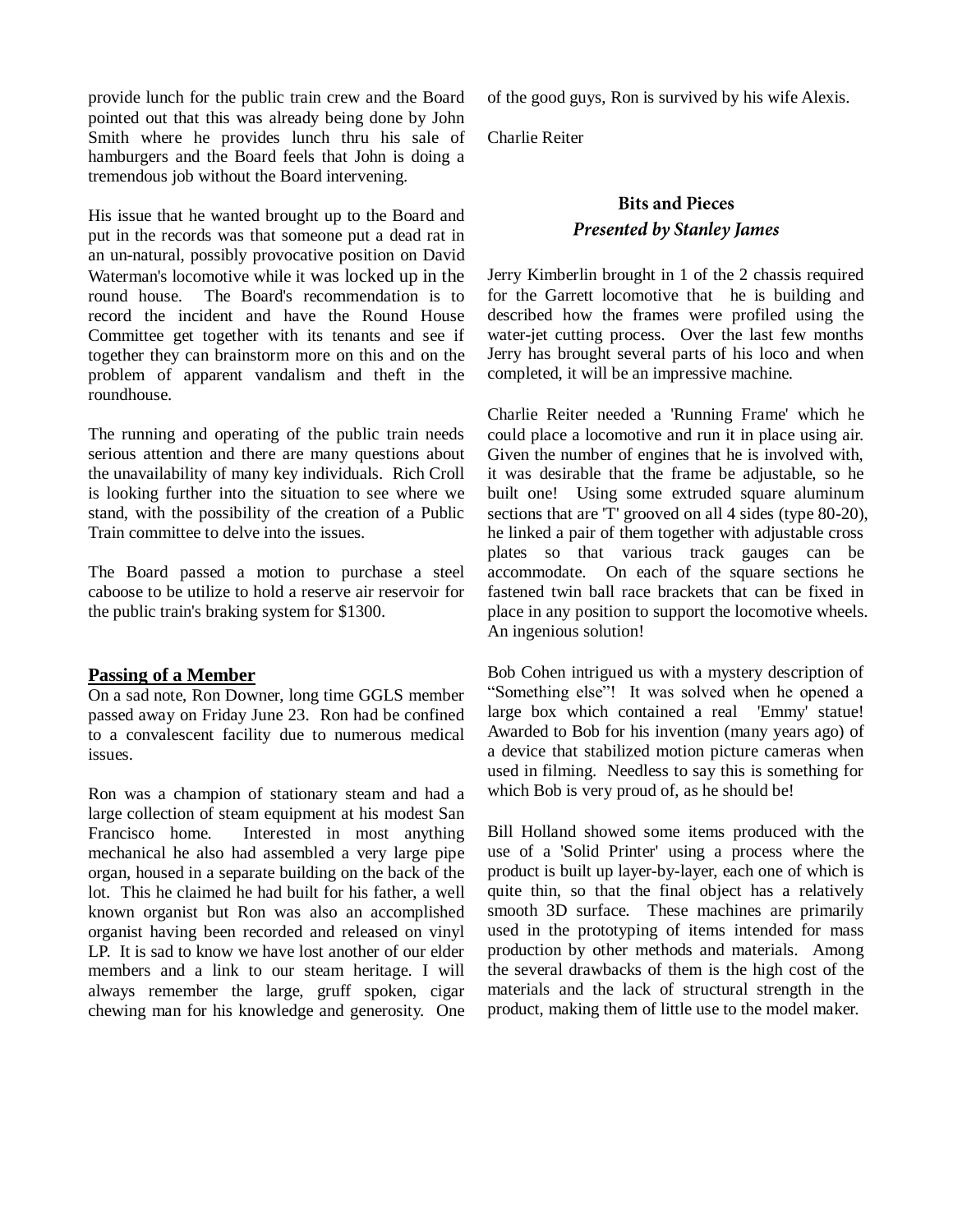# **Roundhouse Security**

As a friendly reminder, please be respectful of your fellow member's equipment stored in the roundhouse and equipment storage locations. If you do not own the locomotive or equipment, or do not have explicit permission from the owner of such equipment, please do not move, exhibit, operate or disturb the equipment of others. The exception shall be if one shares space and needs to move another's equipment in order to gain access to your equipment.

Unfortunately there have been recent incidents of damage to member's equipment and items found missing without the owners being notified. If you should accidentally damage another member's equipment, please notify the owner and leave a note with your name and number on the equipment and also contact him/her that evening. A list of roundhouse stall/storage location leasees is posted on the clubhouse bulletin board and on our web site along with the member listing.

Additionally if you should see members, guests or the general public entering the roundhouse area or touching equipment that they do not own, please feel free to politely ask questions.

Michael B. Smith Roundhouse Committee

# **GGLS Passenger Safety Signs** Article by Dan Swanson

Recently some passenger safety signs were added to the outer main track wayside and station areas. These signs were installed on a trial basis to determine if they are beneficial in reducing a persistent problem that plagues the public train operation. At times passengers reach out for or try to touch objects along the route. Although children are usually the offenders it is the adults who have caused derailments by over extending their reach. The need for an additional reminder to keep arms and feet inside the riding car was born after a derailment occurring inside the tunnel due to an adult reaching out to drag his fingers along the inside tunnel wall. With the input from several members, the placement and sign construction parameters helped produce a working solution. The wayside signs have been fabricated to be safe from injury in case someone should fall on them. Unfortunately this type of construction also makes it some what prone to wobbling in windy conditions.

The wayside signs where practical are installed on both sides of the track facing normal running direction for approaching the bridge over the driveway, the tunnel, station entrance and entering main line track from the station track. Also multiple signs have been affixed along the fence that faces the passenger boarding area. There are also two large *Passenger Riding Rule* signs. One of them has been installed directly below the station visitor bulletin board and the other is mounted just below the club history information sign that faces awaiting passengers for the public train. Again these are temporary test signs but were professionally printed and laminated for a better appearance and usage. The sign idea, artwork, fabrication and installation was completed by club member Dan Swanson. If a member believes additional passenger safety signs are needed for other locations please contact Sheldon Yee or Dan Swanson.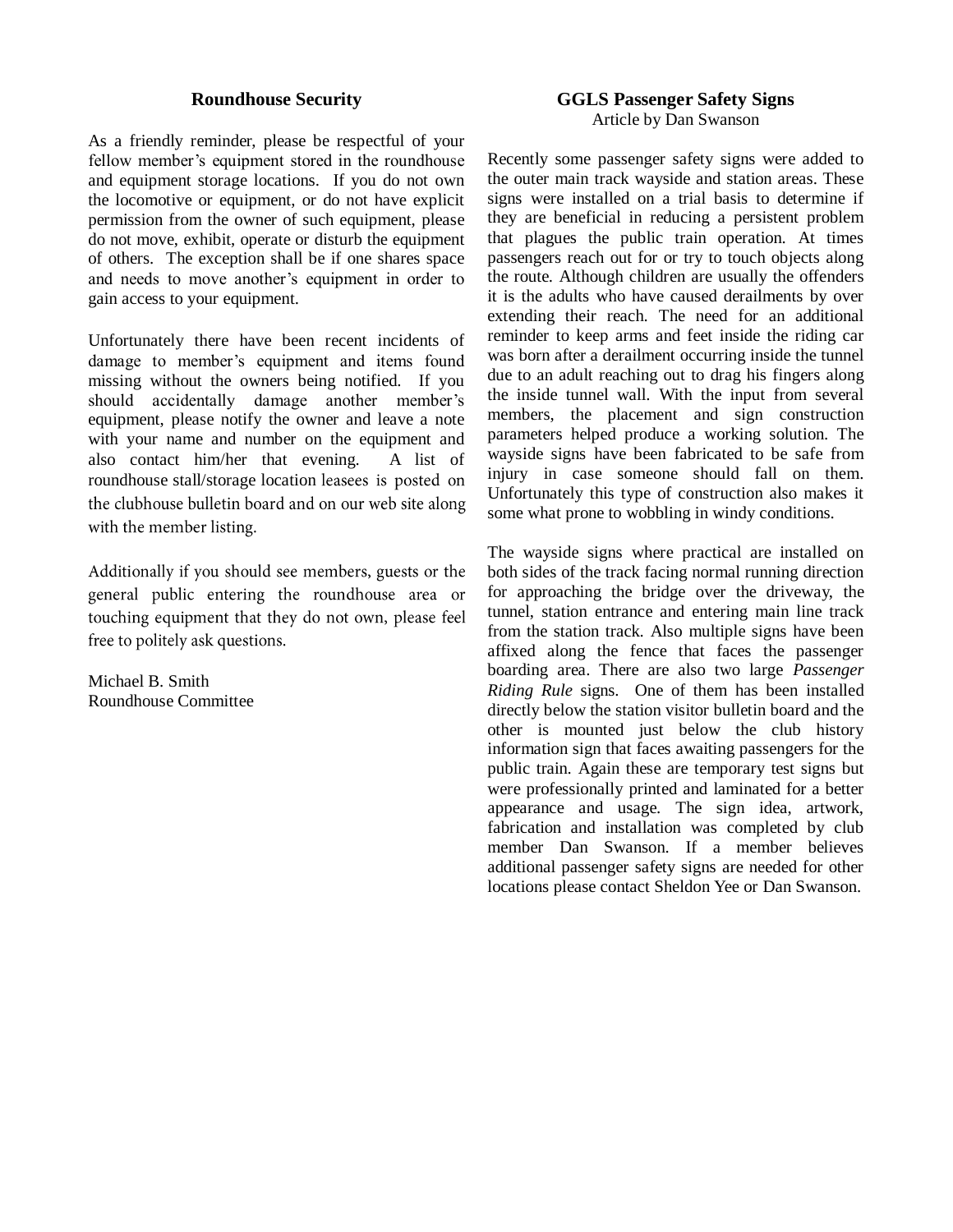### **GGLS MEMBER INTEREST SURVEY**

Spring 2012

Name (optional)  $\frac{\qquad \qquad }{\qquad \qquad }$ 

The purpose of this survey is to understand GGLS member's interests so the Board of Directors can better focus club activities.

#### **MEETINGS**

Do you attend meetings? Regularly \_\_\_\_\_\_\_ Once in a while\_\_\_\_\_\_ If not, why not? Too far to travel Do not find them interesting \_\_\_\_Information obtained is not worth the trip\_\_\_\_\_\_\_\_\_\_\_\_\_\_\_\_\_\_\_\_\_\_\_\_\_\_\_\_\_\_\_\_\_\_\_\_\_\_\_\_\_\_\_\_\_\_\_\_\_\_\_\_\_\_\_ Other; Please specify If you do attend, why? Check all that apply **Enjoy** the socializing and camaraderie  $\qquad$  Get my monthly donut(s) \_\_\_\_Prefer to get club news and information first hand \_\_\_\_Look forward to Bits and Pieces \_\_\_\_Opportunity to speak with other members on technical issues Satisfy club obligations (member of Board of Directors, Committee chair, etc) \_\_\_\_On site for other reasons (public train, rolling stock maintenance, etc) \_\_\_\_To bring up issues of concern \_\_\_\_Borrow from the club library Do you participate in Bits 'n Pieces? If not, why not? \_\_\_\_Yes, I participate on occasion \_\_\_\_Am not building anything \_\_\_\_Do not enjoy speaking in public \_\_\_\_Don't believe my work is worthy \_\_\_\_Concerned about negative comments \_\_\_\_Other; Please specify \_\_\_\_\_\_\_\_\_\_\_\_\_\_\_\_\_\_\_\_\_\_\_\_\_\_\_\_\_\_\_\_\_\_\_\_\_\_\_\_\_\_\_\_\_\_\_\_\_\_\_\_\_\_\_\_\_\_\_\_\_\_\_\_\_\_\_\_\_\_ Do you have any interest in any of the following (mark interest level 1 to 5, 5 being highest) \_\_\_\_Technical presentations (loco building, rolling stock, track, structures, bridges, etc) \_\_\_\_Viewing short technical videos \_\_\_\_Viewing train related videos \_\_\_\_Having periodic auctions of tools, books, etc \_\_\_\_Having materials exchanges (that is, bring excess material for sale or barter) \_\_\_\_Having selected meeting days designated for running specific locomotives (American day, Shay day, Pacific day, Atlantic day, large engine day, etc) Other; Please specify MY PARTICIPATION Do you participate actively in the club? If so, how? Check all that apply.

\_\_\_\_Attend meetings regularly

- \_\_\_\_Member of Public Train Crew \_\_\_\_Participate in the Thursday crew
- \_\_\_\_Attend meets
- \_\_\_\_Member of a committee
- \_\_\_\_Member of Board of Directors
- \_\_\_\_Make presentations
- Other; Please specify

If not, why not?

- \_\_\_\_Have held an office and are allowing others to do so now
- \_\_\_\_Time restraints
- Don't want to assume responsibility
- Don't believe I have relevant skills
- Other; Please specify